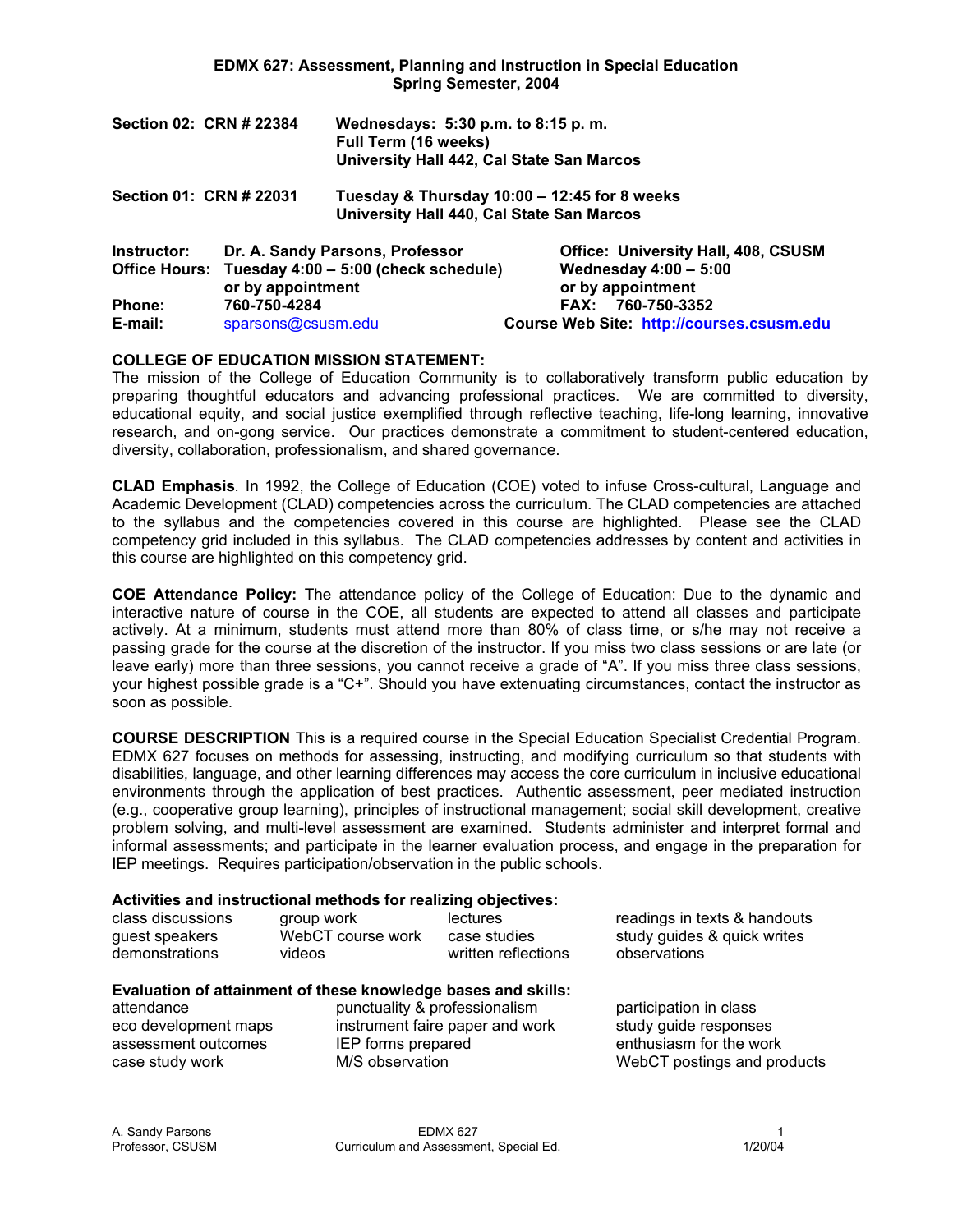# **PERFORMANCE GOALS**

## **1.0 Observation Skills**

- 1.1 Direct observations in informal situations
- 1.2 Using checklists and various observation formats to record observational data
- 1.3 Observation for one day in a setting serving learners with moderate/severe (MS) disabilities.

## **2.0 Record Keeping**

- 2.1 Maintaining a checklist/timelines for the assessment process
- 2.2 Employing competency checklists
- 2.3 Keeping anecdotal records
- 2.4 Utilizing IEP and ITP forms
- 2.5 Utilizing referral and planning for assessment forms
- 2.6 Recording and submitting observation format for M/S observation

## **3.0 Assessment Techniques**

- 3.1 Evaluating various commercially available assessment instruments.
- 3.2 Administering, scoring and interpreting commonly used formal measures (standardized, norm-referenced)
- 3.3 Using informal assessment methods (e.g., criterion-referenced, curriculum-based)
- 3.4 Assessing student work in the classroom (setting criteria, mastery learning, records, work sampling)
- 3.5 Using assessments for specific populations
- 3.6 Using supplementary norm tables
- 3.7 Using authentic assessment approaches (performance-based, rubrics, portfolios)

# **4.0 Nondiscriminatory Testing**

- 4.1 Structuring the assessment environment
- 4.2 Scheduling assessment sessions
- 4.3 Evaluating and selecting assessment instruments<br>4.4 Selecting and preparing assessment materials
- Selecting and preparing assessment materials
- 4.5 Ensuring parental participation in reporting of student performance

# **5.0 Writing Case Reports**

- 5.1 Gathering and reporting background information<br>5.2 Using a structured format for reporting
- 5.2 Using a structured format for reporting<br>5.3 Reporting interactions with the child
- Reporting interactions with the child
- 5.4 Reporting the child's approach to tasks and learning styles
- 5.5 Using clinical judgment in interpreting results
- 5.6 Summarizing overall finding regarding a child
- 5.7 Making recommendations for interventions

# **6.0 Generating IEPs and IEP Preparation Planning**

- 6.1 Summarizing current levels of functioning
- 6.2 Identifying long-range goals and short-term objectives
- 6.3 Completing sections of an IEP and ITP
- 6.4 Adapting the IEP as a parallel curriculum for students under IDEA
- 6.5 Ensuring parent participation and observation of rights

### **7.0 Best Educational Practice into Teaching**

- 7.1 Demonstrating knowledge of general education curriculum and California Frameworks<br>7.2 Refining a personal philosophy of education
- 7.2 Refining a personal philosophy of education<br>7.3 Empowering students as instructors, advoca
- 7.3 Empowering students as instructors, advocates, and decision makers
- 7.4 Using formal and informal cooperative group learning structures

| A. Sandy Parsons | EDMX 627                               |         |
|------------------|----------------------------------------|---------|
| Professor, CSUSM | Curriculum and Assessment, Special Ed. | 1/20/04 |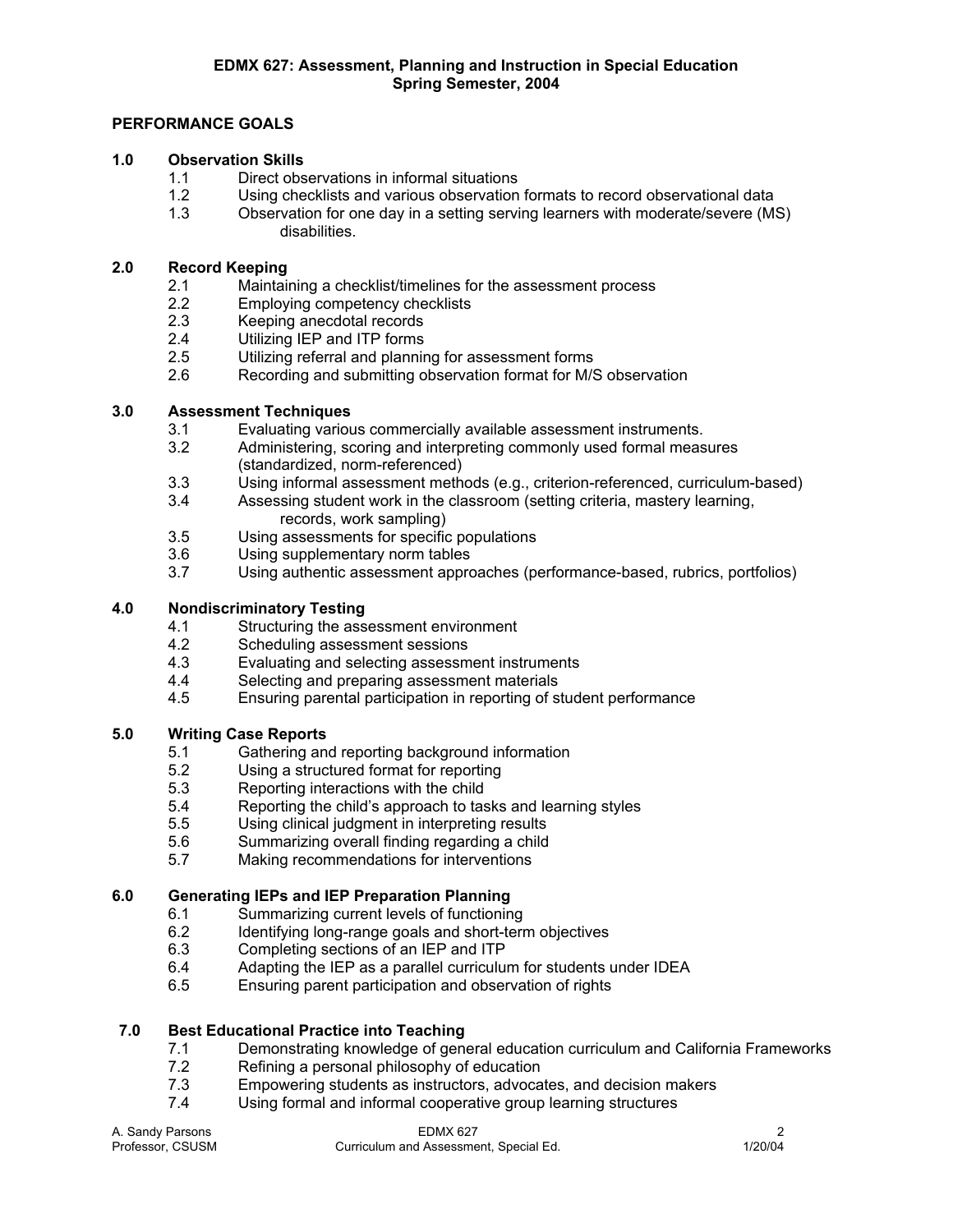- 7.5 Creating rubrics for teacher made assessment of learner products.
- 7.6 Incorporating authentic assessment into lessons.
- 7.7 Adapting lessons for individual learners through differentiated & sheltered instruction.
- 7.8 Creating ecological system maps based upon the individual across multiple settings.

# **8.0 Collaborative Interdisciplinary Teaming and Creative Problem Solving**

- 8.1 Demonstrating the effective use of collaborative teaming principles to:
	- a) develop lessons, IEPs and ITPs, assessment
		- plans and reports; curriculum, classroom management plans;
	- b) problem solve curricular, instructional, and emotional or
		- behavioral mismatches for students; and
	- c) guide other instructional and special education related decision making.
- 8.2 Facilitating a planning meeting for a student eligible for special education or being considered for specialized support services.
- 8.3 Differentiating the roles of various interdisciplinary team members and soliciting and utilizing diverse expertise of team members.

## **WHAT DO I NEED FOR CLASS? Required:**

 Cohen, L. G., & Spenciner, L.J. (2003). *Assessment of children and youth, 2nd. Edition*. New York: Longman.

**Parsons, S. Bound Reader for EDMX 627.** This is available at the CopyServe. (760) 599-9923. 754 South Rancho Santa Fe Blvd. Enter the first driveway off San Marcos Blvd. just west of Rancho Santa Fe Rd. and Citibank, turn right into the drive and make an immediate left. The store faces San Marcos Blvd.

# **Professional and Administrative Requirements**

- 1. Attend all class sessions. Please call the instructor when you are unable to attend class or if you must be late. It is the policy of the CSUSM College of Education that any student who misses 20% or more of class time, field experiences, or class sessions may not receive a passing grade for the course.
- 2. Use "Person-first" language (e.g., "Student with Down Syndrome" rather than "Down Syndrome student;" "Johnny who happens to have Down Syndrome" rather than "My Down Syndrome student") must be used throughout all written and oral assignments and discussions.
- 3. Word-process all written documents. **Keep a copy of all of your work**. Proof of completion of all assignments is the responsibility of the student. Keep these records until you have received your grade. Also, you will want these copies for your records and for potential future use as professional portfolio entries.
- 4. Complete and hand in all assignments on the due dates for full credit. If you have extraordinary circumstances that impact completion of your assignments, please inform the instructor(s). Any time that you have questions or concerns, please contact the instructor(s) immediately.
- 5. Participate in class discussions and group activities and demonstrate positive interpersonal skills with classmates and guests. Participation points are assigned on the basis of participation, collegiality, collaborative effort, professionalism in interactions with fellow students, instructors and guest lecturers, and respect for the materials and instruments used in this course.
- 6. Responsibility for obtaining handouts is that of the student. If you are to miss class, be sure to select a class "buddy" to ensure that you receive handouts and information when you must miss class. You may wish to have the following: Buddy: Telephone, e-mail address, Fax number.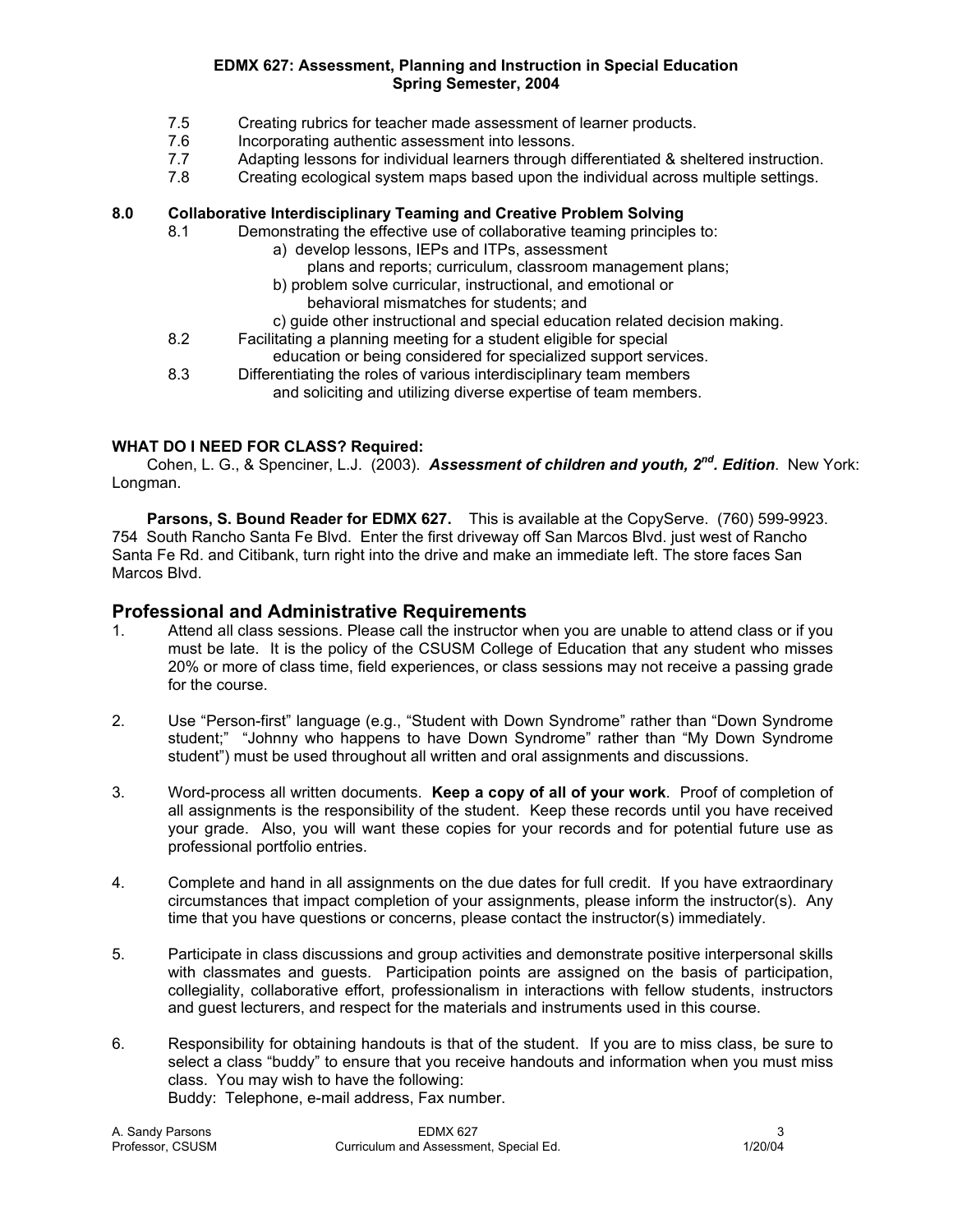7. The points for all late work will be reduced. Unless arrangements have been made with the instructor, absolutely no work will be accepted one week past the due date on the syllabus.

# **Grading Scale (in percentages):**

| A  | 93% | А-   | 90% |
|----|-----|------|-----|
| B+ | 87% | в    | 83% |
| в- | 80% | $C+$ | 77% |

## **GRADING RUBRICS:**

## **Criteria for Grading Student Performance in this Course:**

- A (Excellent): Performance at the highest level, showing sustained excellence in meeting all course objectives and requirements and exhibiting an unusual degree of intellectual initiative.
- B (Good): Performance at a high level, showing consistent and effective achievement in meeting course objectives and requirements.
- C (Satisfactory): Performance at an adequate level, meeting the basic objectives and requirements of the course.

#### **NOTE: The minimum acceptable grade for a course in the sequence of professional education courses is C+, and a B average must be maintained.**

## **Criteria for Grading Assignments:**

A (93%) Outstanding work on assignment, excellent syntheses of information and experiences, great insight and application, and excellent writing,

B (83%) Completion of assignment in good form with good syntheses and application of information and experiences, writing is good,

C (73%) Completion of assignment, adequate effort, and adequate synthesis of information and application of information and experiences, writing is adequate.

# **SCHOLASTIC REQUIREMENTS**

**Please note the College of Education Attendance policy stated on the first page of this syllabus.**  The CSUSM College of Education, which has an attendance policy that mandates a minimum attendance of 80% of class sessions, requires these guidelines. Please inform your instructors in advance of any extenuating attendance circumstances.

## **Participation (07 point maximum/class X 15 Face-to-Face classes = 105 points maximum)**

Regular, punctual attendance it is critical and expected in the teaching profession. Because this class is participatory in nature, the experiences and discussions are difficult to recreate. Additionally, it is important that each class member have the opportunity to exhibit collaborative teaming and participatory behavior. To reinforce our commitment to developing interpersonal skills, students are expected to arrive on time; return from break on time; stay for all of the class; and fully participate and cooperate with classmates, instructors, and guests. A class participant who arrives late, departs early, or engages a "non-collaborative" behavior will receive less than the maximum points for that given class

### **Criteria for Grading Participation**:

Participation points will be assigned on the following criteria: collaborative cooperation in all labs, classes, and group assignments; enthusiasm for the content and activities; respect for the speakers; patience and flexibility with the technology; appropriate use of the lab, hardware and software. Respect for the lab environment and equipment, (e.g. absolutely not food or drink in the lab), and for all testing and assessment materials in the assessment course.

**Ecological Map: (individual, 30 points)**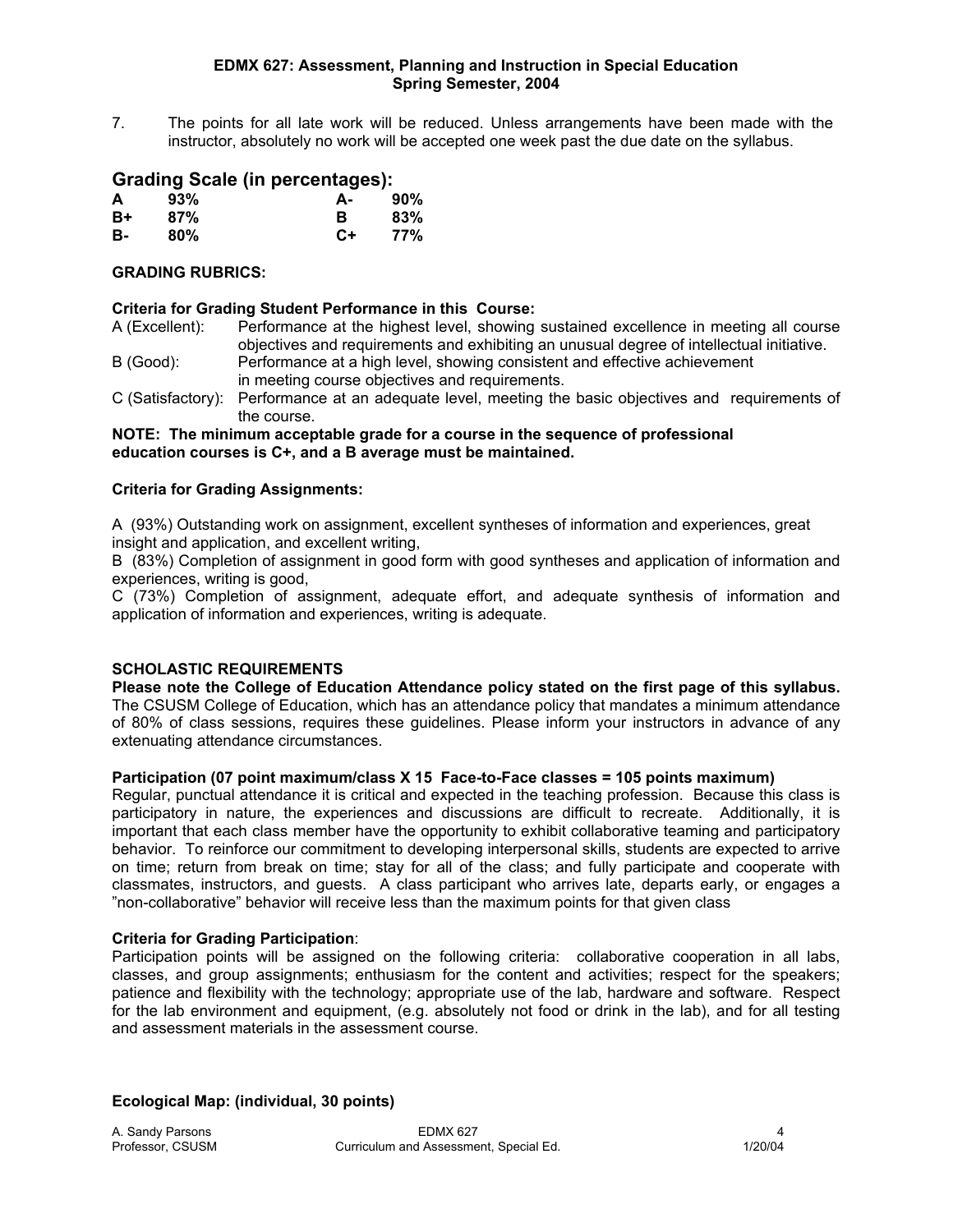We will learn about Bronfenbrenner's work on systems theory of development and understanding child/learner behavior. During this process each student will create individual eco map (a small square) of their own to contribute to a class quilt. Examples of past cohort quilts will be brought to class. This is an individual creative assignment. You will write a two page paper explaining your eco map and you will share your quilt sqaure in class.

## **Practice Administration: (individual, 20)**

Each student will do a practice administration of the Woodcock Johnson III. This practice must not be done on a child in special education, as it might interfere with their formal testing schedule. Sign out an instrument from Dr. Parsons and practice administering several subtests to someone in your personal circle, preferably someone first grade through adulthood. The format for writing up your response to this practice administration is in the WebCT documents sections of this course.

## **Jeopardy on assessment & measurement terms and concepts (group: 30 points) Quality of the Game Grid (25 points)**

## **Participation in the game night (5 points, attendance required, no make ups)**

The area of assessment, measurement, and instruction is filled with technical, statistical, and conceptual terms and concepts. A fun and facilitative way to acquire these concepts and terms is to play "Jeopardy". The class will work in groups to create Jeopardy grids. The teams will play Jeopardy on the night stated on the syllabus. The winning team will be provided incentives and all will participate in a "class party" after the game. This will serve as a mid term exam. There will be no make-ups for missing this class.

### **Assessment Case Study based upon Observation, Individual Assessment, and IEP Preparation with completed IEP forms including the Special Factors Form (individual, 110 points)**

 Each participant will select a learner in his or her classroom to study. Always use a pseudonym, never include any identifying information in your reports (never use real DOB, school, real names, teachers names, etc.). This learner must be a child who is eligible for special education or who is being referred for an initial assessment for consideration for special education services. You will provide background information based upon observations, administer three (if possible) formal assessments, provide student work samples, and interview the parents/guardians (as allowed), and interview the child's teacher.

 This assignment includes an observation for assessment report including the IEP classroom observation form. The assessment case write up including the IEP Assessment Planning Forms, and a Preparation for the IEP meeting with a completed Special Factors Form for the child assessed.

 A format for these assignments is available on the course WebCT site in the Documents section of the course. You will also be expected to fill out (using pseudonyms) the three IEP forms mentioned in the previous paragraph including a classroom observation form, the assessment planning form(s), and the special factors form. **Do not begin this case study work until you have received approval from Dr. Parson for your assessment and case study plan**. **All information is kept strictly confidential, use a pseudonym, and never use the real names of parents, children, teachers, schools or districts. You must have parental permission before beginning this case study. A request for permission letter and a permission form are included in the bound reader.** 

### **Observation in a Classroom Providing Services to Learners With Moderate/Severe Disabilities.**

 This course, EDMX 627, comprises part of the required competencies for the Moderate/severe Credential. ALL credential candidates at Cal State San Marcos in special education are required to observe in a classroom for students with more severe disabilities. This provides a wonderful opportunity for each candidate to experience these programs, teachers, and services and encounter this wonderful group of students. You will spend one school day, and a field report format will be provided in class for you to file with Dr. Parsons after completing this experience.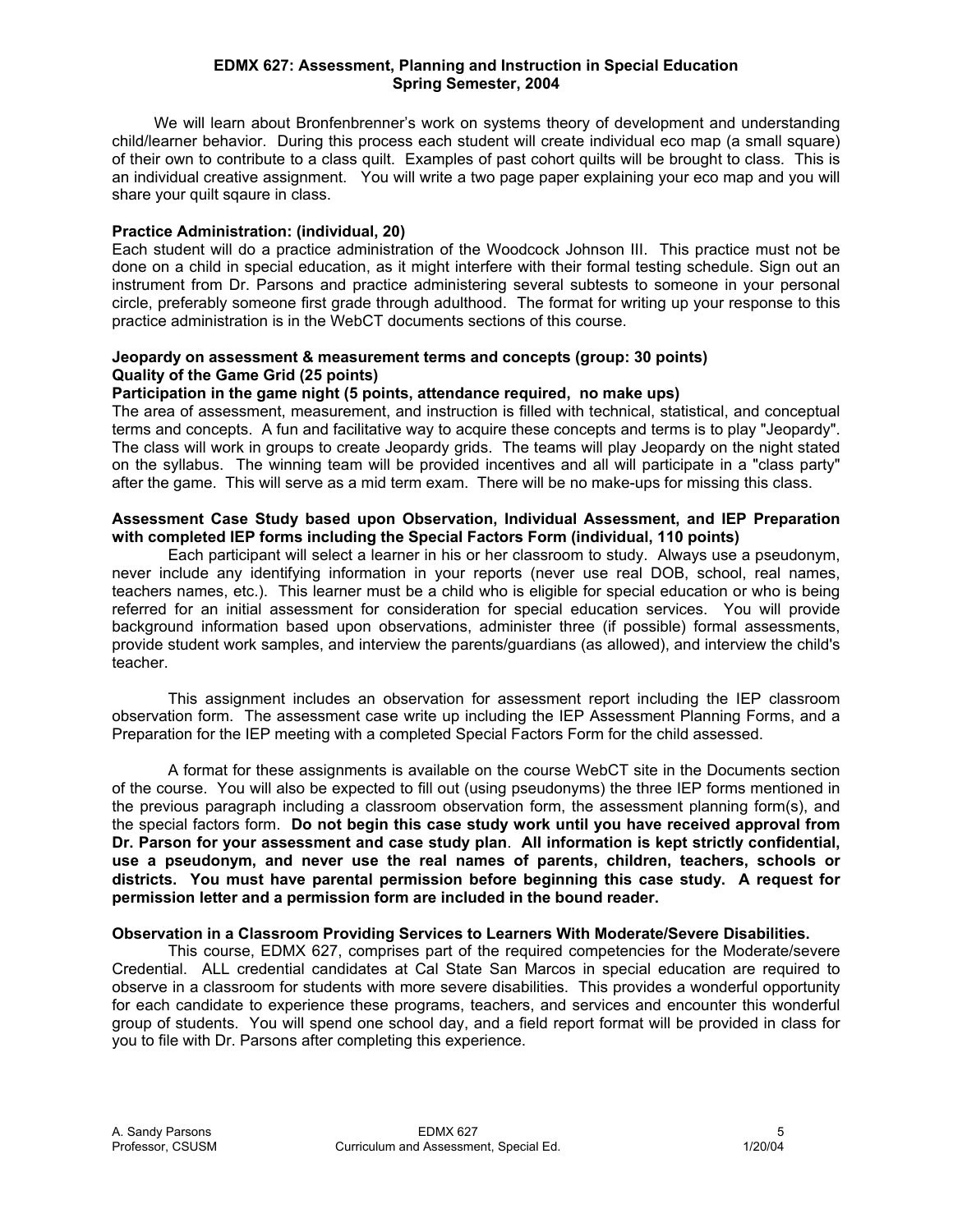# **Web Based Components: (individual 70 points)**

Check the course home page and read the announcement block each week for directions/updates on course information.

ALL E-MAIL FOR THIS COURSE WILL BE CONDUCTED USING YOUR UNIVERSITY E-MAIL ADDRESS. CHECK YOUR WEB CT COURSE AND YOUR UNIVERSITY E-MAIL REGULARLY!

**Discussion Board Prompts (DB):** (50 points 10 for each of five DB components). Log into the course each week, and check the announcement block for assignments.

- There will be a series of DB prompts on the readings and handouts for your reflection.
- Post your response to the Discussion Board Prompts at the beginning of each week they are required. Due dates are indicated in the syllabus schedule.
- Read the postings of your colleagues (towards the end of that week) and post responses to two posting of others.
- Be sure your responses are well thought out prior to writing your posting.
- You may wish to compose off line, and copy and paste your response into the DB

**Responses to the postings of Colleagues**: (4 x 5 points each = 20 points)

- Some of the DB prompts will require you to post a response to the posting of a colleague. Be sure to read each of the professor's prompts carefully
- Discern which prompt require you to post a response to a colleague
- Post your responses to a colleague by opening that person's post, using REPLY and then writing your comments.

REMEMBER, WHEN POSTING TO THE DB, ALWAYS USE **REPLY**!!

Never begin a new thread by changing anything in the "subject" line.

BE SURE TO CHECK THAT YOU HAVE ANSWERED **ALL** THE PROMPTS, AND **EACH PART** OF EACH PROMPT.

Thank You.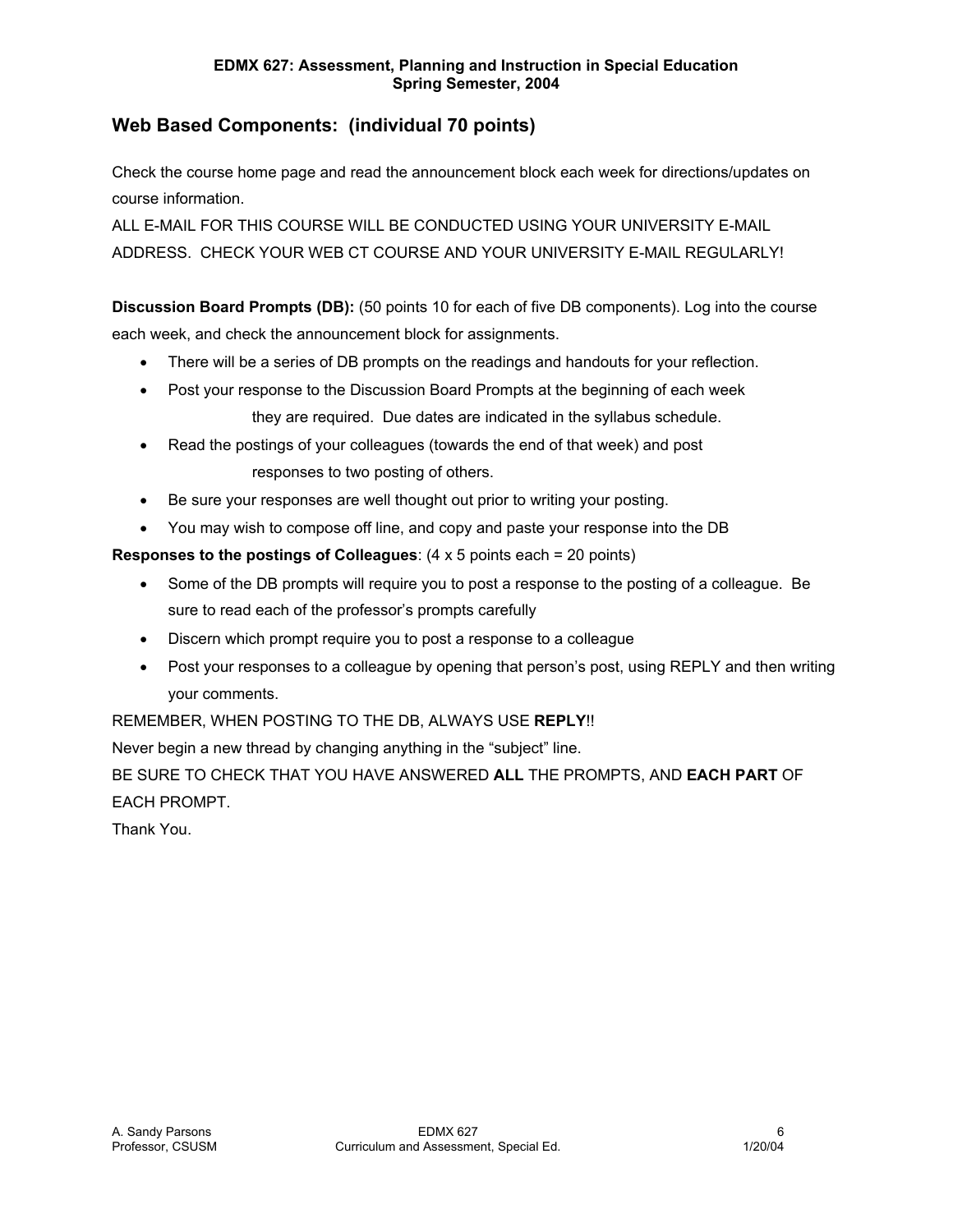| <b>Assignments</b>                           | <b>Maximum Points (480points)</b> |     |  |  |
|----------------------------------------------|-----------------------------------|-----|--|--|
| Participation (15 sessions @ 10 points each) |                                   | 150 |  |  |
| Eco Map for Class Quilt with paper           |                                   | 30  |  |  |
| Practice Administration of WJIII             |                                   | 20  |  |  |
| Quick Writes (2 @ 10 points each)            |                                   | 20  |  |  |
| Jeopardy Grids for Mid Term, and game night  |                                   | 30  |  |  |
| <b>Assessment Case Study:</b>                |                                   | 110 |  |  |
| <b>Observation for Assessment</b>            | (20)                              |     |  |  |
| Classroom Obs. Form                          | (10)                              |     |  |  |
| Case Study                                   | (40)                              |     |  |  |
| Plan for Assessment Form                     | (10)                              |     |  |  |
| <b>IEP Preparation Guide</b>                 | (20)                              |     |  |  |
| Special Factors Form                         | (10)                              |     |  |  |
| <b>Web Based Components:</b>                 |                                   | 70  |  |  |
| <b>Discussion Board Prompts</b>              | (70)                              |     |  |  |
| <b>Field Based Component:</b>                |                                   |     |  |  |
| Observation in a classroom providing         |                                   |     |  |  |
| Services for learners with                   |                                   |     |  |  |
| Moderate/severe disabilities.                | (50)                              | 50  |  |  |
| Select a child for your case study           |                                   |     |  |  |
| and work in the schools to complete          |                                   |     |  |  |
| this assignment.                             |                                   |     |  |  |
|                                              |                                   |     |  |  |

**TOTAL: 480 POINTS**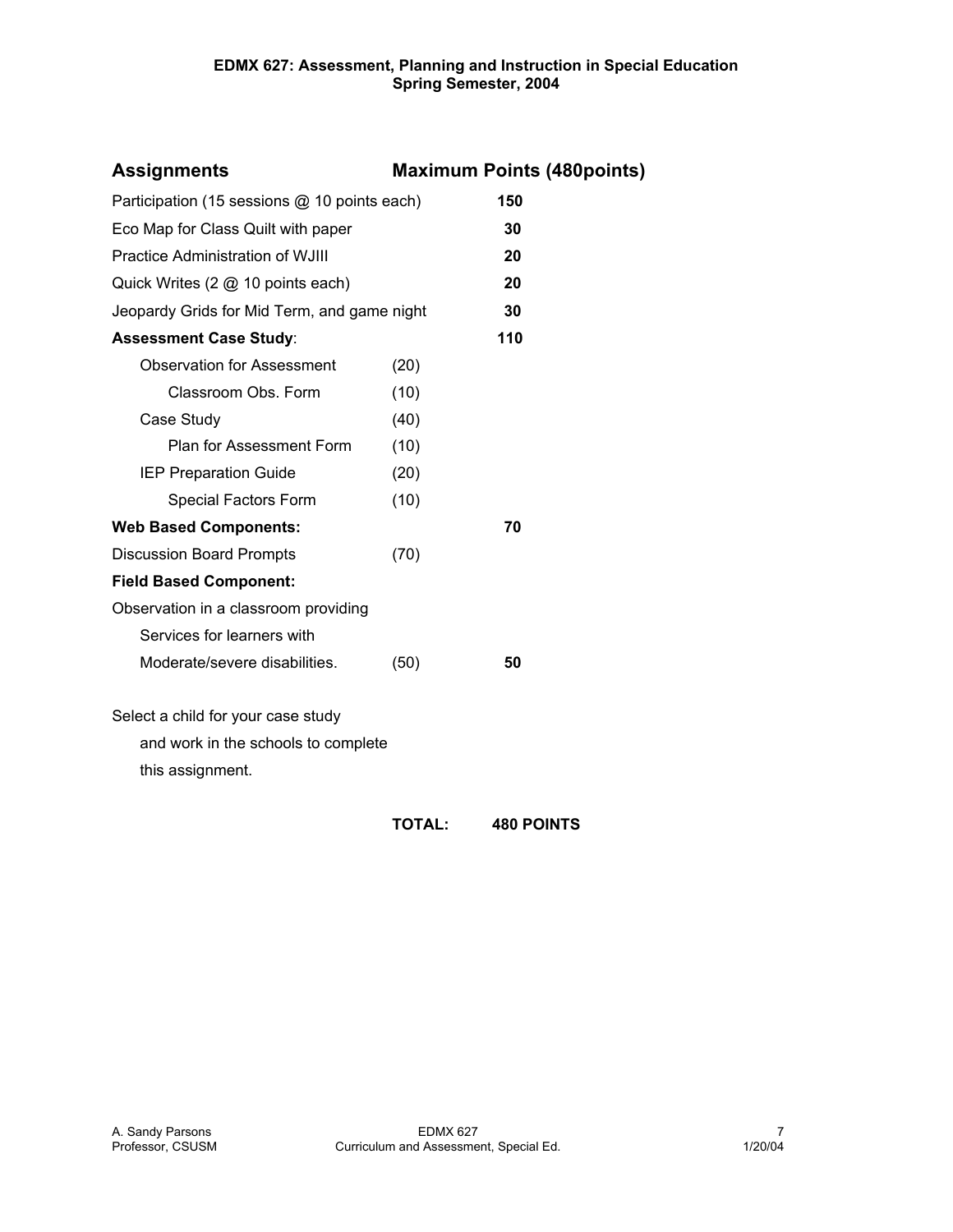#### **JEOPARDY GRID (20 points) Attendance to Play (5 points) no make ups ASSESSMENT AND MEASUREMENT EDMX 627**

ATTACHED YOU WILL FIND TWO GRIDS FOR A JEOPARDY GAME YOUR TASK IS TO:

- 1. Write **answers** relative the content of our class in the 30 cells given on the first "answer" grid (six categories with five answers per category). These categories will be selected in class as a group activity. Be sure that these answers are rigorous but sensible so that the game if fun to play as well as serving as learning experience.
- 2. Write the generative questions for those answers in the 30 corresponding cells on the second "question" grid. (six categories with five questions per category). Again, be sure that these really relate to the answer, so that the game can be played well.
- 3. An example grid will be discussed in class.
- 4. The rubric for grading the Jeopardy grids is provided below. provided.

# **Grading for EDMX 627 Jeopardy Grids:**

Questions and answers will be judged in terms of representation of the content base of this area of content of the course through demonstrated synthesis of information provided in most questions and answers. Difficulty and challenge of the answer/questions pairs will be a factor in over-all assignment of points. Nonsense pairs of answers and questions (those that are impossible, or those that are nobarriers)

# **GROUP POINTS (20)**

 $18-20$  = Superior

- 16-17 = Very Good
- $14-15$  = Adequate
- >14 = Poorly Done

Note: The idea for using Jeopardy as a learning tool for our special ed courses is credited to Toni Hood. Assistant Professor, College of Education.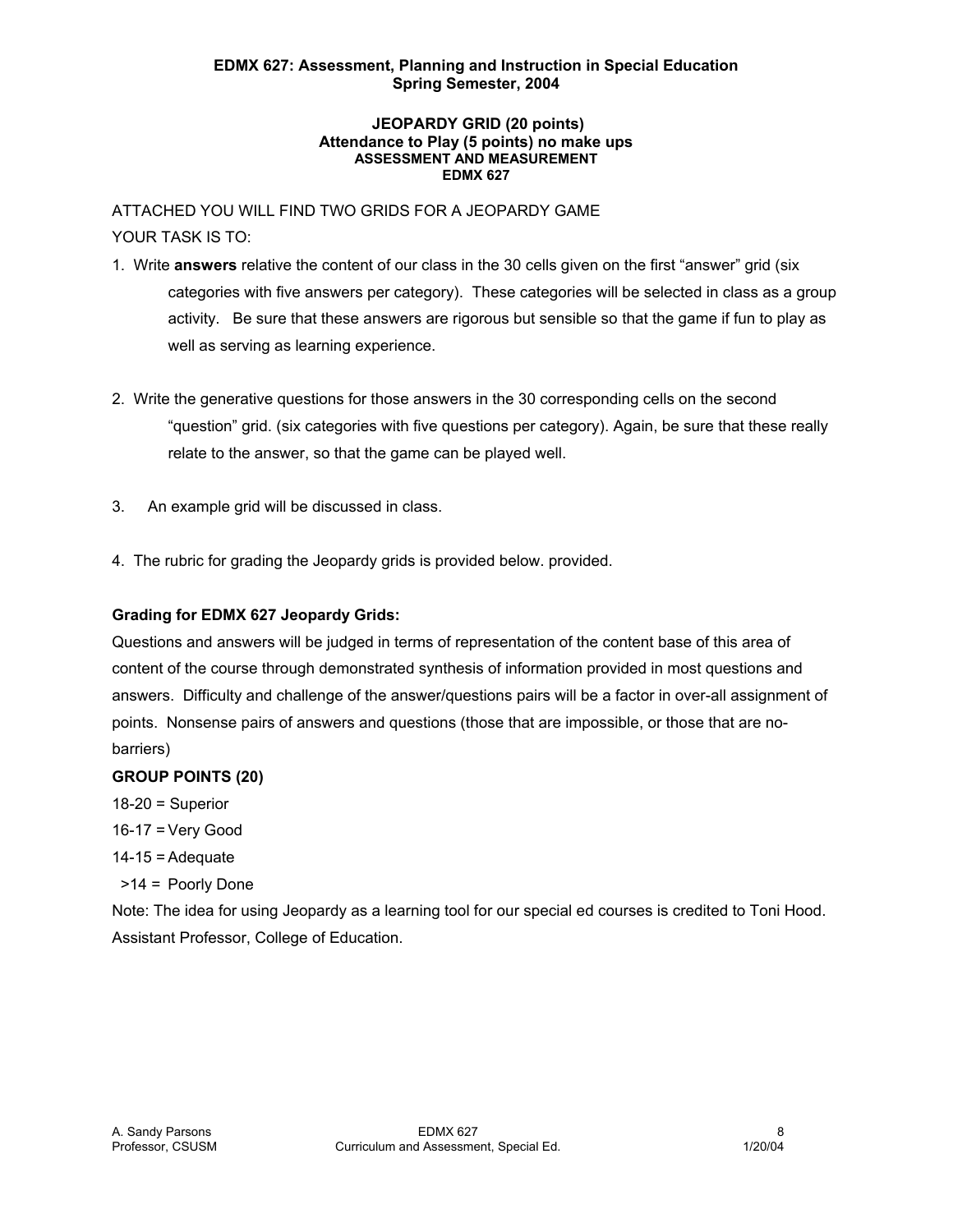|  |  |  | <b>EDMX 627 Course Schedule Wednesday Nights</b> |  |
|--|--|--|--------------------------------------------------|--|
|--|--|--|--------------------------------------------------|--|

| lass #           | <b>Date</b>     | <b>Topics</b>                                                         | <b>Readings</b>        | <b>Assignments Due</b>                         |
|------------------|-----------------|-----------------------------------------------------------------------|------------------------|------------------------------------------------|
|                  | 01/21           | Introduction and overview of the course                               | <b>Cohen 1 &amp; 2</b> | In Class Survey due                            |
|                  | <b>WBI</b>      | Systems Approach to Development: Eco Mapping                          |                        | WBI intro due by 1/27                          |
|                  |                 | <b>WBI overview</b>                                                   |                        |                                                |
| 2                | 01/28           | <b>WBI 1: Diversity of Intelligences</b>                              | Cohen 5 & 12           | Quilt Eco Map Block draft due                  |
|                  | <b>WBI</b>      | Planning Books and Substitute Preparation                             |                        | Complete WBI 1 by 2/03                         |
| 3                | 02/04           | Multilevel Assessment Tests and Types                                 | <b>Cohen 3 &amp; 4</b> | <b>Assemble Class Quilt</b>                    |
|                  |                 | Berry Visual Motor Integration (VMI)                                  | Parsons' Article       | Form Jeopardy groups                           |
| 4                | 02/11           | Formal Assessment: Psychometrics Descriptive Statistics               |                        | <b>Choose Jeopardy Groups</b>                  |
|                  | <b>WBI</b>      | Jeopardy Preparation, WJIII Introduction and overview<br>WBI 2: WJIII | Cohen 6 & 13           | Complete WBI 2 by 2/17                         |
| $\overline{5}$   | 02/18           | WJIII: subtests, materials and practice                               | Cohen 8-11             | Quick Write #1 all chapters to date            |
|                  |                 | Work in pairs, practice testing each other in class                   |                        |                                                |
| $6 \overline{6}$ | 02/25           | WJIII: administration and scoring of subtests                         | Cohen 8-11             | <b>Checkpoint on Practice Admin.</b>           |
|                  |                 | Compuscore use and report writing                                     |                        | Jeopardy Grids are due                         |
| $\overline{7}$   | 03/03           | Achievement Testing Wrap Up; Key Math                                 | Cohen 13               | Practice administration paper is due           |
|                  |                 | and subject area instruments (bring instruments to share)             |                        | <b>Jeopardy Mid Term</b>                       |
| $8\,$            | 03/17           | No Face to Face:                                                      | Cohen 14               | Complete WBI #3 by 3/23                        |
|                  | <b>WBI only</b> | <b>WBI 3: Curriculum Based Measurement</b>                            |                        |                                                |
| 9                | 03/10           | Assessment Case Study Format: Writing Assessment reports              | Cohen 5 & 16           | (bring in your district forms)                 |
|                  |                 | Affective Development and Social Skills (VABS)                        |                        | IEP, ITP etc.                                  |
|                  |                 | IEP forms (bring in your district forms)                              |                        |                                                |
| $\overline{0}$   | 03/24           | <b>Curriculum Guidelines and Cycles</b>                               |                        | Bring in curriculum guidelines/etc.            |
|                  | <b>WBI</b>      | IEP as Parallel Curriculum (in class project)                         |                        | Complete the IEP project and turn it in.       |
|                  |                 | <b>WBI 4: Rubrics and Scoring</b>                                     |                        | Complete WBI #4 by 4/06                        |
|                  | 03/31 No Class  | <b>SPRING BREAK 2003</b>                                              |                        |                                                |
| $\overline{1}$   | 04/07           | Collecting authentic assessment data: rubrics and curriculum          | Cohen 2, 6, &7         | Turn in rubric project                         |
|                  |                 | Based measurement (CBM) In class rubric activity                      |                        | Observation for Assessment is due              |
| 2                | 04/14           | No Face to Face:                                                      |                        | Quick Write #2 non cumulative                  |
|                  | <b>WBI only</b> | <b>WBI 5 (STAR and CAPPA)</b>                                         |                        | Complete WBI #5 by 4/27                        |
| $\overline{3}$   | 04/21           | Assessment Accommodation/Modifications                                | Parsons' article       |                                                |
|                  | <b>WBI</b>      | Non-Discriminatory Assessment STAR and CAPPA                          |                        |                                                |
| 4                | 04/28           | Collaborative teaming in IEPs/ITPs                                    |                        | Articles on rubrics COMPLETE CASE STUDY IS DUE |
|                  |                 | <b>Communicating Results to Parents</b>                               | Complete reading       | Including IEP plan & Special Factors           |
|                  |                 | <b>WBI 6: STAR Reflection</b>                                         | prior to class         | WBI 6: STAR Reflection is due 5/08             |
| 5                | 05/05           | Sharing of Case Studies in Groups                                     |                        | <b>Attendance required</b>                     |
|                  |                 |                                                                       |                        | <b>Case Studies returned</b>                   |
| 6                | 05/12           | University Scheduled final class session place holder                 |                        | Place holder for course wrap up                |
|                  |                 | Check the university schedule for the hours and room #                |                        |                                                |

**xt Legend: WBI**: Web Based Instruction **DB**: Discussion Board in the WebCT course web site